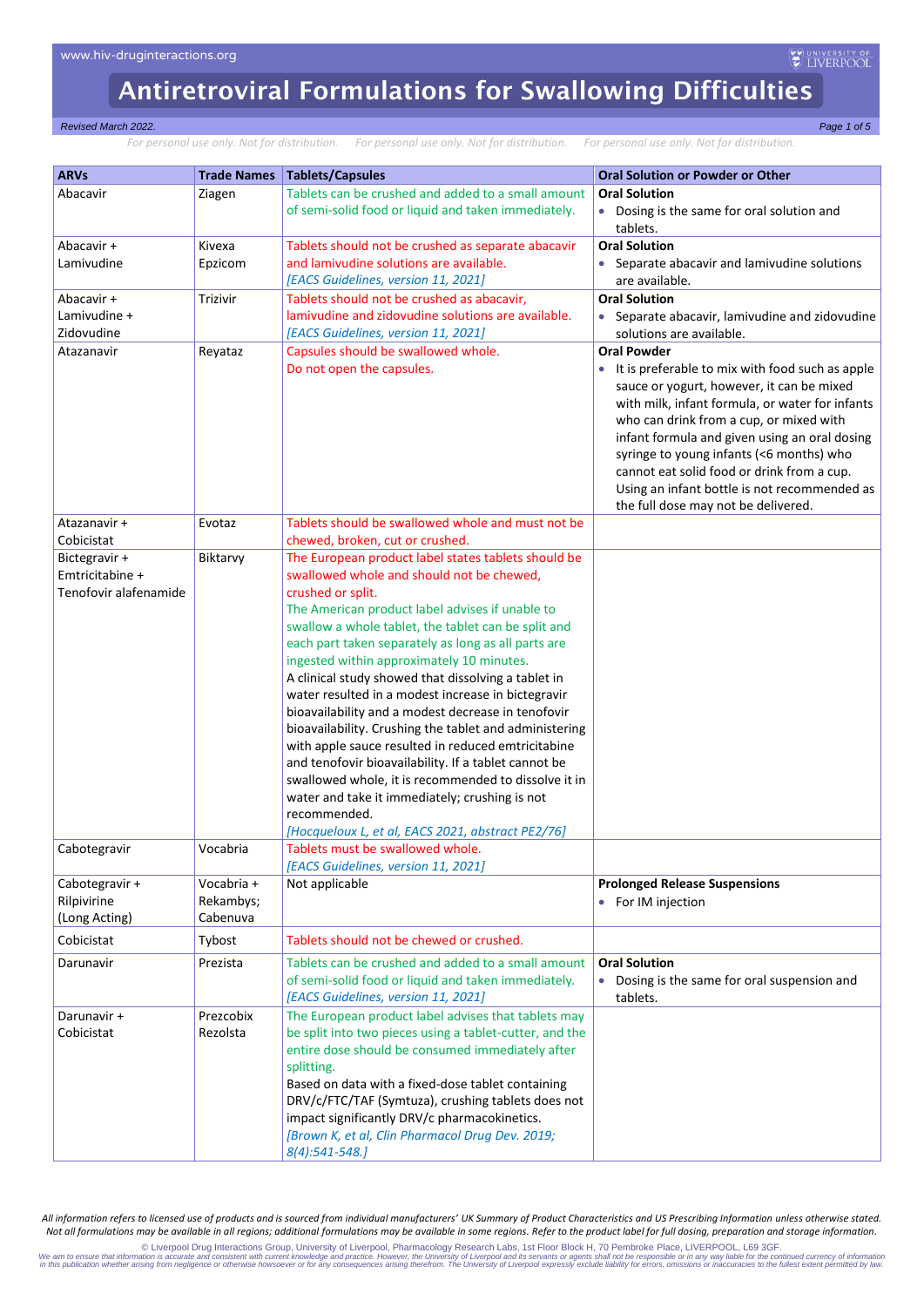#### *Revised March 2022. Page 2 of 5*

*For personal use only. Not for distribution. For personal use only. Not for distribution. For personal use only. Not for distribution.*

| <b>ARVs</b><br>Darunavir +<br>Cobicistat +<br>Emtricitabine +<br>Tenofovir alafenamide<br>Dolutegravir | <b>Trade Names</b><br>Symtuza<br>Tivicay | <b>Tablets/Capsules</b><br>Product labels advise that Symtuza tablets may be<br>split into two pieces using a tablet-cutter, and the<br>entire dose should be consumed immediately after<br>splitting.<br>Crushing Symtuza tablets had no significant effect on<br>darunavir, cobicistat or emtricitabine. TAF AUC<br>reduced by 19% but this is unlikely to be clinically<br>significant.<br>[Brown K, et al, Clin Pharmacol Drug Dev. 2019;<br>8(4):541-548.]<br>Tablets can be split or crushed and added to a small<br>amount of semi-solid food or liquid and taken<br>immediately.<br>[EACS Guidelines, version 11, 2021] | <b>Oral Solution or Powder or Other</b><br><b>Dispersible Tablets</b><br>The bioavailability of dispersible tablets and<br>film-coated tablets is not comparable and<br>they are not interchangeable on a milligram<br>per milligram basis. For example, the |
|--------------------------------------------------------------------------------------------------------|------------------------------------------|---------------------------------------------------------------------------------------------------------------------------------------------------------------------------------------------------------------------------------------------------------------------------------------------------------------------------------------------------------------------------------------------------------------------------------------------------------------------------------------------------------------------------------------------------------------------------------------------------------------------------------|--------------------------------------------------------------------------------------------------------------------------------------------------------------------------------------------------------------------------------------------------------------|
|                                                                                                        |                                          |                                                                                                                                                                                                                                                                                                                                                                                                                                                                                                                                                                                                                                 | recommended adult dose for dispersible<br>tablets is 30 mg versus 50 mg for film-coated<br>tablets.                                                                                                                                                          |
| Dolutegravir +<br>Abacavir +<br>Lamivudine                                                             | Triumeq                                  | Tablets can be split or crushed and added to a small<br>amount of semi-solid food or liquid and taken<br>immediately.<br>[EACS Guidelines, version 11, 2021]<br>Administration of crushed tablets suspended in<br>water increased dolutegravir AUC by 26%, but had<br>no significant effect on abacavir or lamivudine.<br>Administration of crushed tablets with enteral<br>nutrition decreased abacavir Cmax by 17%, but had<br>no significant effect on dolutegravir or lamivudine.<br>[Roskam-Kwint M, et al, J Antimicrob Chemother,<br>2018, 73(9):2430-2434.]                                                             |                                                                                                                                                                                                                                                              |
| Dolutegravir +<br>Lamivudine                                                                           | Dovato                                   | No data are available with Dovato tablets but effects<br>may be similar to those observed with Triumeq<br>tablets.<br>Dolutegravir AUC increased by 26% and there was no<br>significant effect on lamivudine when crushed<br>Triumeq tablets (dolutegravir, abacavir, lamivudine)<br>were suspended in water and administered.<br>Administration of crushed Triumeq tablets with<br>enteral nutrition had no significant effect on<br>dolutegravir or lamivudine. [Roskam-Kwint M, et al, J<br>Antimicrob Chemother, 2018, 73(9):2430-2434.]                                                                                    |                                                                                                                                                                                                                                                              |
| Dolutegravir +<br>Rilpivirine                                                                          | Juluca                                   | Tablets should be swallowed whole and should not<br>be chewed or crushed.                                                                                                                                                                                                                                                                                                                                                                                                                                                                                                                                                       |                                                                                                                                                                                                                                                              |
| Doravirine                                                                                             | Pifeltro                                 | Tablets must be swallowed whole.                                                                                                                                                                                                                                                                                                                                                                                                                                                                                                                                                                                                |                                                                                                                                                                                                                                                              |
| Doravirine +<br>Lamivudine +<br>Tenofovir-DF                                                           | Delstrigo                                | Tablets must be swallowed whole.                                                                                                                                                                                                                                                                                                                                                                                                                                                                                                                                                                                                |                                                                                                                                                                                                                                                              |
| Efavirenz                                                                                              | Sustiva<br>Stocrin                       | Tablets may be divided for ease of swallowing.<br>[EACS Guidelines, version 11, 2021]<br>Capsules can be opened and the contents<br>administered with a small amount of food using the<br>capsule sprinkle method of administration.                                                                                                                                                                                                                                                                                                                                                                                            | <b>Oral Solution</b><br>Oral solution and tablets/capsules are NOT<br>bioequivalent.                                                                                                                                                                         |
| Efavirenz $+$<br>Emtricitabine +<br>Tenofovir-DF                                                       | Atripla                                  | Tablets should be swallowed whole with water.                                                                                                                                                                                                                                                                                                                                                                                                                                                                                                                                                                                   |                                                                                                                                                                                                                                                              |

*All information refers to licensed use of products and is sourced from individual manufacturers' UK Summary of Product Characteristics and US Prescribing Information unless otherwise stated. Not all formulations may be available in all regions; additional formulations may be available in some regions. Refer to the product label for full dosing, preparation and storage information.*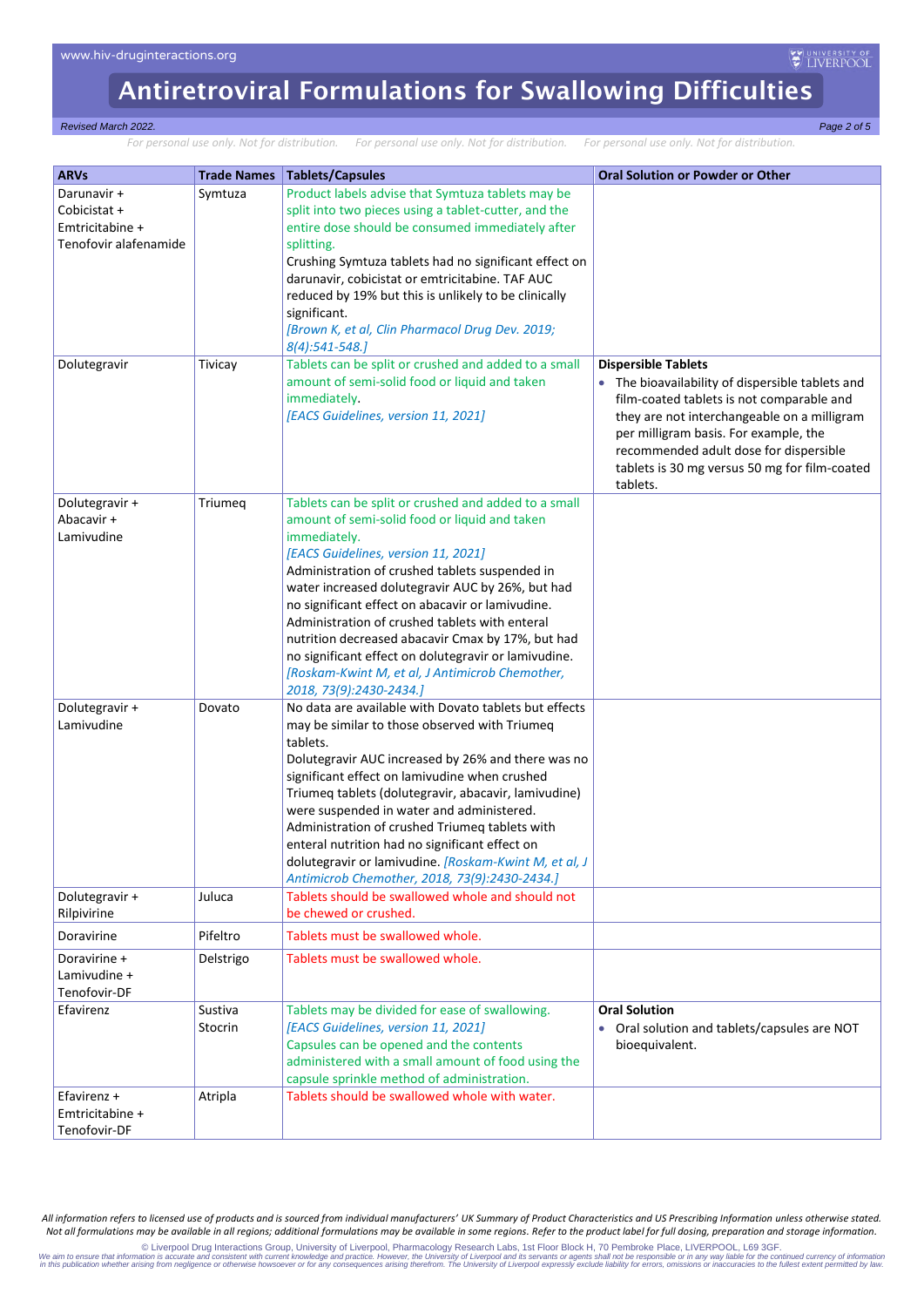#### *Revised March 2022. Page 3 of 5*

*For personal use only. Not for distribution. For personal use only. Not for distribution. For personal use only. Not for distribution.*

| <b>ARVs</b>           | <b>Trade Names</b> | <b>Tablets/Capsules</b>                                 | <b>Oral Solution or Powder or Other</b>        |
|-----------------------|--------------------|---------------------------------------------------------|------------------------------------------------|
| Elvitegravir +        | Genvoya            | Tablets may be split in half and both halves taken      |                                                |
| Cobicistat +          |                    | one after the other, ensuring that the full dose is     |                                                |
| Emtricitabine +       |                    | taken immediately.                                      |                                                |
| Tenofovir alafenamide |                    | Alternatively, tablets can be dissolved in water (one   |                                                |
|                       |                    | tablet in 120 ml water) and consumed immediately.       |                                                |
|                       |                    | Dissolving tablets in water decreased elvitegravir      |                                                |
|                       |                    | concentrations by 11%, but this is not clinically       |                                                |
|                       |                    | significant; no decrease in emtricitabine or tenofovir  |                                                |
|                       |                    | alafenamide concentrations was observed [Hendrix        |                                                |
|                       |                    | CW, et al, CROI 2022, abstract 447].                    |                                                |
|                       |                    | Based on data with fixed-dose combination tablets       |                                                |
|                       |                    | (EVG/c/FTC/TDF or DRV/c/FTC/TAF), crushing tablets      |                                                |
|                       |                    | has no significant effect on EVG/c [Jongbloed-de        |                                                |
|                       |                    | Hoon M, et al. J Acquir Immune Defic Syndr. 2017,       |                                                |
|                       |                    | 74(5):571-574] and did not significantly alter          |                                                |
|                       |                    | FTC/TAF pharmacokinetics [Brown K, et al, Clin          |                                                |
|                       |                    | Pharmacol Drug Dev. 2019; 8(4):541-548.] (tenofovir     |                                                |
|                       |                    | bioavailability reduced by 20% (crushing) but this is   |                                                |
|                       |                    | unlikely to be clinically significant).                 |                                                |
| Elvitegravir +        | Stribild           | Tablets should not be chewed or crushed.                |                                                |
| Cobicistat +          |                    | Crushing tablets is not recommended in the product      |                                                |
| Emtricitabine +       |                    | label, however, there was no significant effect on the  |                                                |
| Tenofovir-DF          |                    | pharmacokinetics of the components of the tablet        |                                                |
|                       |                    | following oral administration of a crushed and          |                                                |
|                       |                    | suspended tablet. [Jongbloed-de Hoon M, et al. J        |                                                |
|                       |                    | Acquir Immune Defic Syndr. 2017, 74(5):571-574.]        |                                                |
| Emtricitabine         | Emtriva            | Capsules can be opened and contents dissolved in at     | <b>Powder for Oral Solution</b>                |
|                       |                    | least 30 ml water.                                      |                                                |
|                       |                    |                                                         | Oral solution and capsules are NOT             |
|                       |                    | [EACS Guidelines, version 11, 2021]                     | bioequivalent.                                 |
|                       |                    |                                                         | Contains Na+ 460 µmol/ml.<br>$\bullet$         |
| Emtricitabine +       | Descovy            | Due to the bitter taste, tablets should not be chewed   |                                                |
| Tenofovir alafenamide |                    | or crushed.                                             |                                                |
|                       |                    | Tablets may be split in half and both halves taken      |                                                |
|                       |                    | one after the other, ensuring that the full dose is     |                                                |
|                       |                    | taken immediately.                                      |                                                |
|                       |                    | Crushing of tablets is not recommended in the           |                                                |
|                       |                    | product information. However, based on data with a      |                                                |
|                       |                    | fixed-dose combination tablet containing                |                                                |
|                       |                    | DRV/c/TAF/FTC (Symtuza), crushing of tablets did        |                                                |
|                       |                    | not significantly alter FTC/TAF pharmacokinetics        |                                                |
|                       |                    | (tenofovir bioavailability reduced by 20% (crushing)    |                                                |
|                       |                    | but this is unlikely to be clinically significant).     |                                                |
|                       |                    | [Brown K, et al, Clin Pharmacol Drug Dev. 2019;         |                                                |
|                       |                    | 8(4):541-548.]                                          |                                                |
| Emtricitabine +       | Truvada            | Tablets may be disintegrated in at least 100 ml of      |                                                |
| Tenofovir-DF          |                    | water, orange juice, or grape juice and taken           |                                                |
|                       |                    | immediately.                                            |                                                |
| Etravirine            | Intelence          | Tablets may be dispersed in 5 ml of water, or at least  |                                                |
|                       |                    | enough liquid to cover, and stir well. If desired, add  |                                                |
|                       |                    | more water or alternatively orange juice or milk (do    |                                                |
|                       |                    | not place the tablets in orange juice or milk without   |                                                |
|                       |                    | first adding water). Drink immediately and rinse the    |                                                |
|                       |                    | glass several times to ensure the entire dose is taken. |                                                |
|                       | Telzir             | (Not mentioned in product label)                        | <b>Oral Suspension</b>                         |
| Fosamprenavir         |                    |                                                         |                                                |
|                       | Lexiva             |                                                         | • Bioequivalence was not demonstrated when     |
|                       |                    |                                                         | oral suspension was given with food.           |
|                       |                    |                                                         | • Adults should take the oral suspension on an |
|                       |                    |                                                         | empty stomach; patients under 18 years         |
|                       |                    |                                                         | should take the oral suspension with food.     |

*All information refers to licensed use of products and is sourced from individual manufacturers' UK Summary of Product Characteristics and US Prescribing Information unless otherwise stated. Not all formulations may be available in all regions; additional formulations may be available in some regions. Refer to the product label for full dosing, preparation and storage information.*

© Liverpool Drug Interactions Group, University of Liverpool, Pharmacology Research Labs, 1st Floor Block H, 70 Pembroke Place, LIVERPOOL, L69 3GF. time 3 (CH) (@Dembroke Place, LIVERPOOL, L69 3GF. time of the continued cu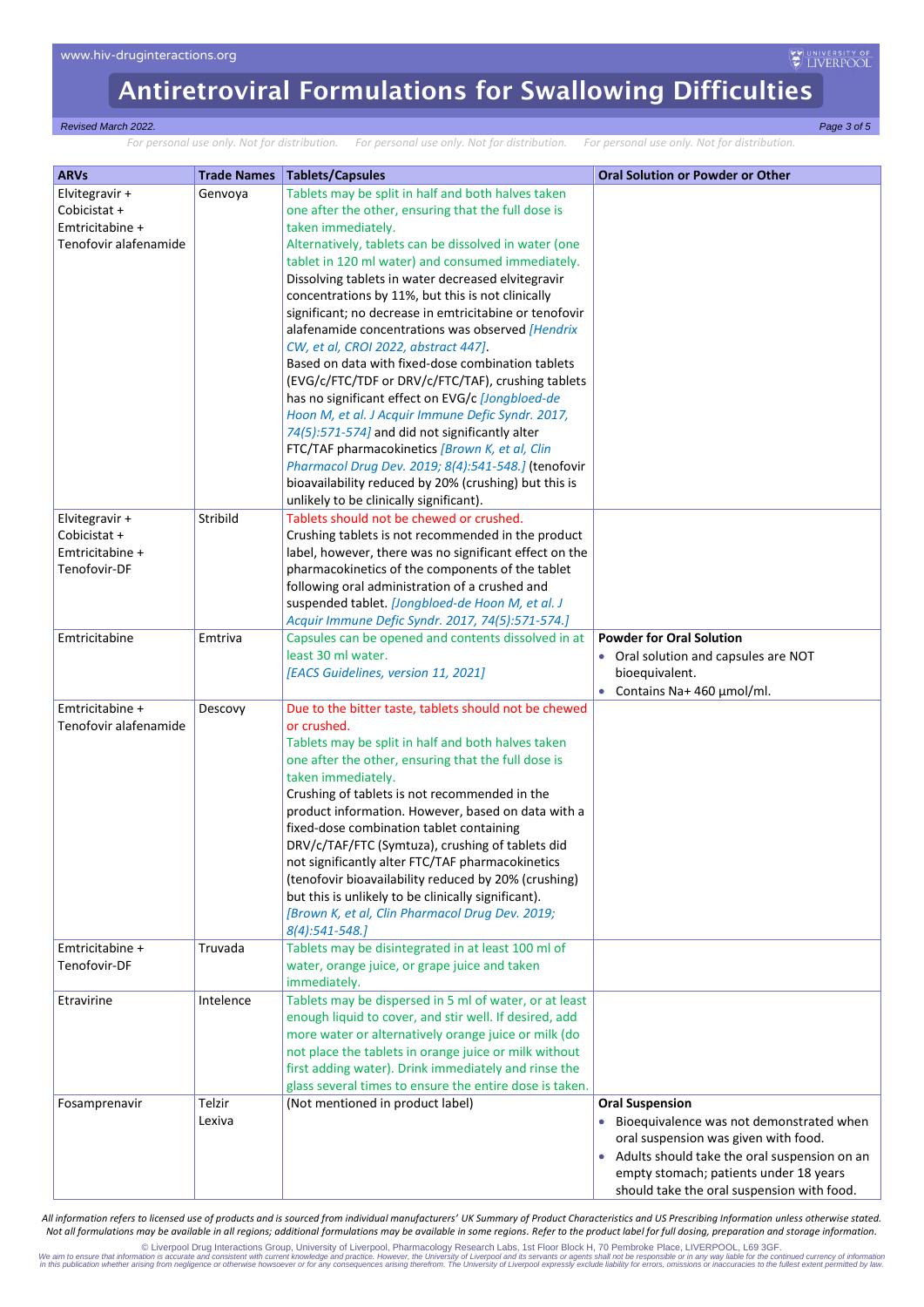#### *Revised March 2022. Page 4 of 5*

*For personal use only. Not for distribution. For personal use only. Not for distribution. For personal use only. Not for distribution.*

| <b>ARVs</b>     | <b>Trade Names</b> | <b>Tablets/Capsules</b>                                                                               | <b>Oral Solution or Powder or Other</b>                                                 |
|-----------------|--------------------|-------------------------------------------------------------------------------------------------------|-----------------------------------------------------------------------------------------|
| Fostemsavir     | Rukobia            | The prolonged-release tablet should be swallowed                                                      |                                                                                         |
|                 |                    | whole with water, and not chewed, crushed or split.                                                   |                                                                                         |
| Ibalizumab-uiyk | Trogarzo           | Not applicable                                                                                        | IV concentrate                                                                          |
|                 |                    |                                                                                                       | For dilution and infusion                                                               |
| Indinavir       | Crixivan           | Capsules should be swallowed whole.                                                                   |                                                                                         |
| Lamivudine      | Epivir             | Tablets can be crushed and added to a small amount                                                    | <b>Oral Solution</b>                                                                    |
|                 |                    | of semi-solid food or liquid and taken immediately.                                                   | Dosing is the same for oral solution and                                                |
|                 |                    |                                                                                                       | tablets.                                                                                |
|                 |                    |                                                                                                       | Contains 1g/5ml sucrose.                                                                |
|                 |                    |                                                                                                       | Sorbitol significantly reduces the<br>bioavailability of lamivudine solution in a       |
|                 |                    |                                                                                                       | dose dependent manner. [Adkison KK, et al,                                              |
|                 |                    |                                                                                                       | Clin Pharmacol Ther. 2018; 103(3):402-408.]                                             |
| Lamivudine +    | Combivir           | Tablets may be crushed and mixed with a small                                                         | <b>Oral Solution</b>                                                                    |
| Zidovudine      |                    | amount of semi-solid food or liquid which must be                                                     | Separate lamivudine and zidovudine                                                      |
|                 |                    | consumed immediately.                                                                                 | solutions are available.                                                                |
| Lopinavir       | Kaletra            | Tablets must be swallowed whole and not chewed,<br>broken or crushed.                                 | <b>Oral Solution</b>                                                                    |
|                 |                    |                                                                                                       | Dosing is the same for oral solution and<br>tablets.                                    |
|                 |                    |                                                                                                       | Contains 153 mg/ml propylene glycol and                                                 |
|                 |                    |                                                                                                       | alcohol (42%).                                                                          |
|                 |                    |                                                                                                       | Not recommended for use with polyurethane                                               |
|                 |                    |                                                                                                       | feeding tubes due to potential                                                          |
|                 |                    |                                                                                                       | incompatibility. Feeding tubes that are                                                 |
|                 |                    |                                                                                                       | compatible with ethanol and propylene                                                   |
|                 |                    |                                                                                                       | glycol, such as silicone and polyvinyl chloride<br>(PVC) feeding tubes, can be used.    |
| Maraviroc       | Celsentri          | No specific pharmacokinetic data on file. Crushing                                                    | <b>Oral Solution</b>                                                                    |
|                 | Selzentry          | the tablet is not expected to have a negative effect                                                  | Dosing is the same for oral solution and                                                |
|                 |                    | on bioavailability.                                                                                   | tablets.                                                                                |
|                 |                    | [EACS Guidelines, version 11, 2021]                                                                   |                                                                                         |
| Nevirapine      | Viramune           | Tablets can be crushed and dissolved in water but                                                     | <b>Oral Suspension</b>                                                                  |
|                 | Viramume XR        | any extended release effect will be lost.                                                             | Viramune tablets and oral suspension are                                                |
|                 |                    | If the extended release effect is lost, twice daily<br>administration is recommended in patients with | comparably bioavailable and interchangeable<br>at doses up to 200 mg.                   |
|                 |                    | higher body weight (≥90 kg) as sub-therapeutic                                                        | Contains 150 mg/ml sucrose and 162 mg/ml                                                |
|                 |                    | trough levels may occur following administration of                                                   | sorbitol.                                                                               |
|                 |                    | nevirapine 400 mg once daily immediate release.                                                       |                                                                                         |
|                 |                    | [EACS Guidelines, version 11, 2021]                                                                   |                                                                                         |
| Raltegravir     | Isentress          | Film coated tablets should not be chewed, crushed                                                     | <b>Granules for Oral Suspension</b>                                                     |
|                 |                    | or split due to anticipated changes in the                                                            | Isentress for oral suspension is NOT                                                    |
|                 |                    | pharmacokinetic profile.<br>Crushing tablets is not recommended in the product                        | bioequivalent with Isentress film coated<br>tablets.                                    |
|                 |                    | information, however absorption of raltegravir was                                                    | Each single-use sachet contains 100 mg of<br>$\bullet$                                  |
|                 |                    | not compromised when the drug was crushed,                                                            | raltegravir which is to be suspended in 10 mL                                           |
|                 |                    | dissolved in 60 mL warm water and administered by                                                     | of water giving a final concentration of                                                |
|                 |                    | gastrostomy tube. [Sandkovsky U, et al.                                                               | 10 mg/mL.                                                                               |
|                 |                    | Pharmacotherapy, 2012, 32(2):142-7.]                                                                  | Each sachet contains approximately 0.5 mg<br>fructose, 1.5 mg sorbitol, 4.7 mg sucrose. |
|                 |                    |                                                                                                       | <b>Chewable tablets</b>                                                                 |
|                 |                    |                                                                                                       | Isentress chewable tablets are NOT                                                      |
|                 |                    |                                                                                                       | bioequivalent with Isentress film coated                                                |
|                 |                    |                                                                                                       | tablets.                                                                                |
|                 |                    |                                                                                                       | May be chewed or swallowed whole.                                                       |
|                 |                    |                                                                                                       | Maximum dose is 300 mg twice daily.                                                     |

*All information refers to licensed use of products and is sourced from individual manufacturers' UK Summary of Product Characteristics and US Prescribing Information unless otherwise stated. Not all formulations may be available in all regions; additional formulations may be available in some regions. Refer to the product label for full dosing, preparation and storage information.*

© Liverpool Drug Interactions Group, University of Liverpool, Pharmacology Research Labs, 1st Floor Block H, 70 Pembroke Place, LIVERPOOL, L69 3GF. time 3 (CH) (@Dembroke Place, LIVERPOOL, L69 3GF. time of the continued cu